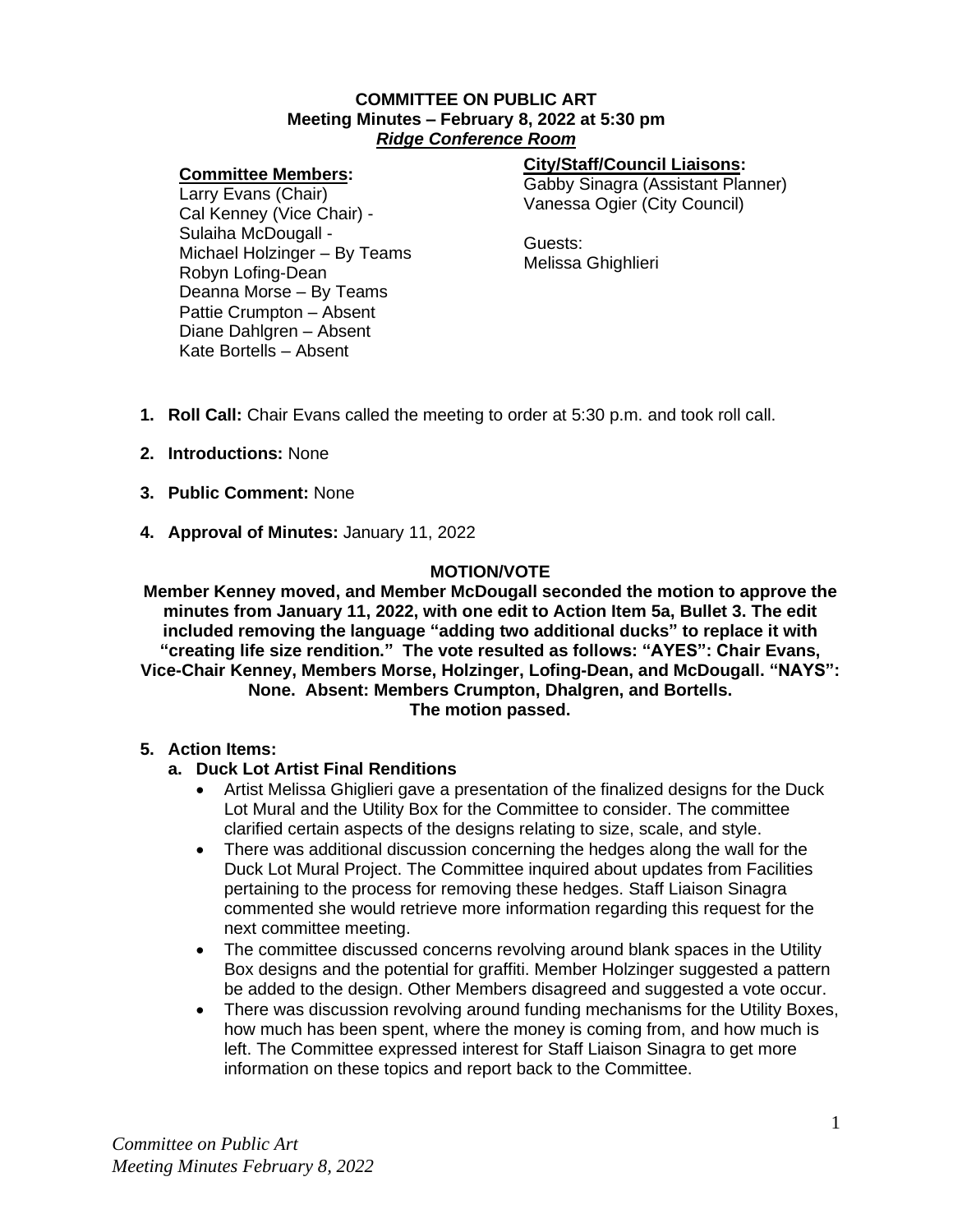## **MOTION/VOTE**

**Chair Evans prompted a vote for the Committee to approve or deny the finalized designs Artist Ghiglieri submitted for the Duck Lot Mural and Utility Box projects as presented. The vote resulted as follows: "AYES": Chair Evans, Vice-Chair Kenney, Members Morse, Lofing-Dean, and McDougall. "NAYS": Member Holzinger. Absent: Members Crumpton, Dhalgren, and Bortells. The vote passed.**

## **b. Recap of Strategic Planning**

- Chair Evans provided a summation of the presentation given during Strategic Planning focusing specifically on next steps for the Committee's request for an allocation of the Tourism Tax to various COPA projects.
- Council Liaison Ogier clarified the items that made it onto the Strategic Planning Document which were: COPA's request for Tourism Tax funds, the creation of an Art Along the Rogue Taskforce, increased communication between Advisory Committees, and Developing maps including an Artwalk, Historic Walk, and Downtown Residential Biking Map.
- The Committee discussed matters concerning funding and continuation of the Parking Lot Art Projects; specifically, where the funding is coming from and how much is currently allocated for these projects. Staff Liaison Sinagra agreed to get more information pertaining to these matters for the next committee meeting.
- The Committee decided to make a motion to City Council to begin the process for another parking lot and to send out a call for artists.

## **MOTION/VOTE**

## **Chair Evans moved to request a Call for Artists for the Beaver Parking Lot to City Council. The vote resulted as follows: "AYES": Chair Evans, Vice-Chair Kenney, Members Morse, Holzinger, Lofing-Dean, and McDougall. "NAYS": None. Absent: Crumpton, Dhalgren, and Bortells.**

#### **The motion passed.**

#### **c. Public Art of the Month:**

- Vice Chair Kenney relayed his discussion with Sue from the Daily Courier about monthly features of different art in the City and the budget of \$1,500 for the year.
- The Committee briefly discussed potential collaboration with Tori Middlestadt, the Director of Destination Marketing, to create an online presence of Public Art of the Month.

#### **MOTION/VOTE**

**Member McDougall moved and Member Lofing-Dean seconded the motion to utilize \$1,500 of the Discretionary Fund to continue Public Art of the Month. The vote resulted as follows: "AYES": Chair Evans, Vice-Chair Kenney, Members Morse, Holzinger, Lofing-Dean, and McDougall. "NAYS": None. Absent: Crumpton, Dhalgren, and Bortells. The motion passed.**

#### **d. Art Box Installation Procedures:**

• The Committee decided to utilize the vinyl wrap procedure for all of the Art Boxes.

#### **6. Subcommittee Updates**

• Subcommittee for the Art Map is continuing work on this project. Member Morse reported her research into other cities doing Art Maps including spotlighting

*Committee on Public Art Meeting Minutes February 8, 2022*